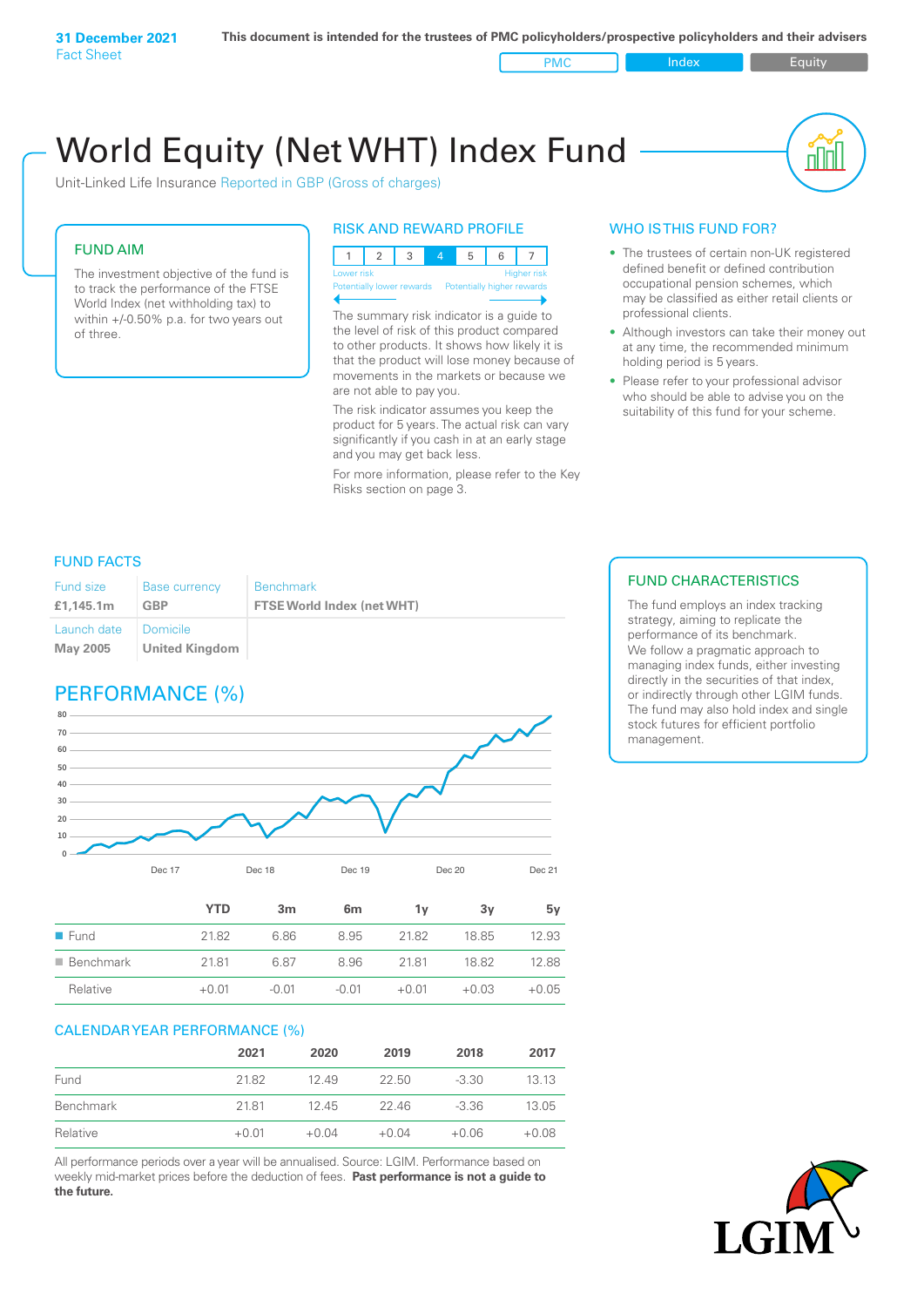# World Equity (Net WHT) Index Fund

# PORTFOLIO BREAKDOWN

All data source LGIM unless otherwise stated. Totals may not sum due to rounding. In order to minimise transaction costs, the Fund will not always own all the assets that constitute the index and on occasion it will own assets that are not in the index. The number of fund holdings can differ from the index due to corporate events and proxy holdings.



### SECTOR (%)

| ■ Technology               | 24.9 |
|----------------------------|------|
| Consumer Discretionary     | 15.0 |
| $\blacksquare$ Industrials | 13.4 |
| $\blacksquare$ Financials  | 13.2 |
| $\blacksquare$ Health Care | 11.8 |
| ■ Consumer Staples         | 6.0  |
| ■ Basic Materials          | 36   |
| ■ Energy                   | 3.3  |
| Telecommunications         | 3.1  |
| $\blacksquare$ Other       | 5.8  |
|                            |      |

# MARKET CAPITALISATION (%) TOP 10 HOLDINGS (%)

| $\blacksquare$ Large | 81.9 |
|----------------------|------|
| $\blacksquare$ Mid   | 18.1 |

■ Top 10 holdings 17.8% Rest of portfolio 82.2% No. of holdings in fund 2,713 No. of holdings in index 2,666

| Apple                                     | 42  |
|-------------------------------------------|-----|
| Microsoft                                 | 3.8 |
| Amazon Com                                | 2.2 |
| Alphabet A                                | 1.3 |
| Tesla                                     | 13  |
| Alphabet C                                | 1.2 |
| Meta Platforms A                          | 12  |
| <b>NVIDIA</b>                             | 11  |
| Taiwan Semiconductor Manufacturing Co 0.8 |     |
| Unitedhealth Group                        |     |
|                                           |     |

### COUNTRY (%)

|   | <b>United States</b> | 64.3 |  |
|---|----------------------|------|--|
|   | Japan                | 6.7  |  |
| 4 | United Kingdom       | 4.1  |  |
|   | France               | 3.0  |  |
|   | Canada               | 2.7  |  |
| Œ | Switzerland          | 2.6  |  |
|   | Germany              | 2.4  |  |
|   | Australia            | 2.0  |  |
|   | Taiwan               | 2.0  |  |
|   | Other                | 10.3 |  |
|   |                      |      |  |



The Index Fund Management team comprises 25 fund managers, supported by two analysts. Management oversight is provided by the Global Head of Index Funds. The team has average industry experience of 15 years, of which seven years has been at LGIM, and is focused on achieving the equally important objectives of close tracking and maximising returns.